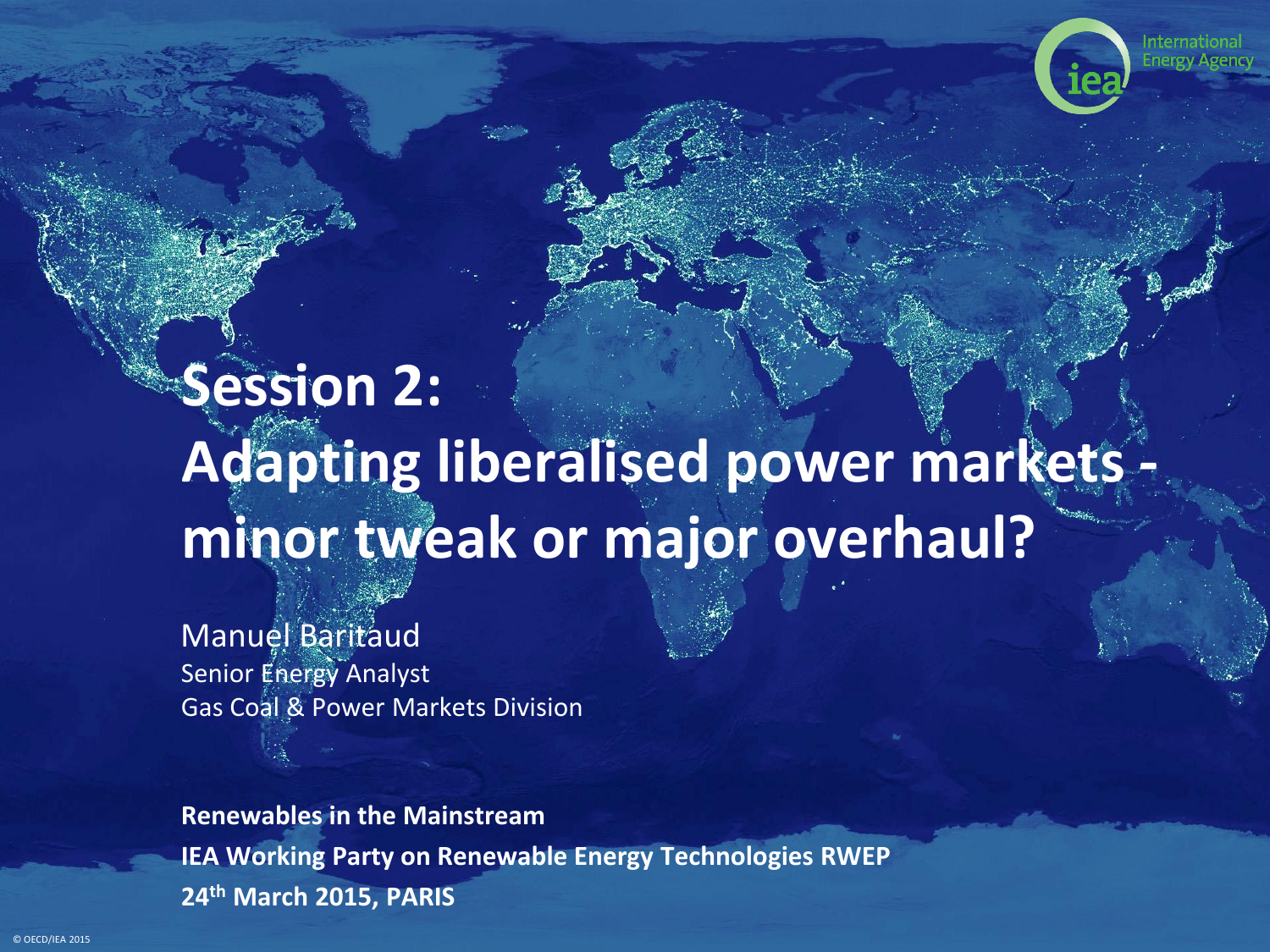#### **Introduction**

- **Renewables are now in the mainstream**
- **They depress power market prices and are accused to distort markets**
- Mitigating risks of renewables investments is needed **to attract finance and keep the cost of capital low**

**Coevolution:**

- **Adaptation of power markets to renewables**
- **Adaptation of renewables to power markets**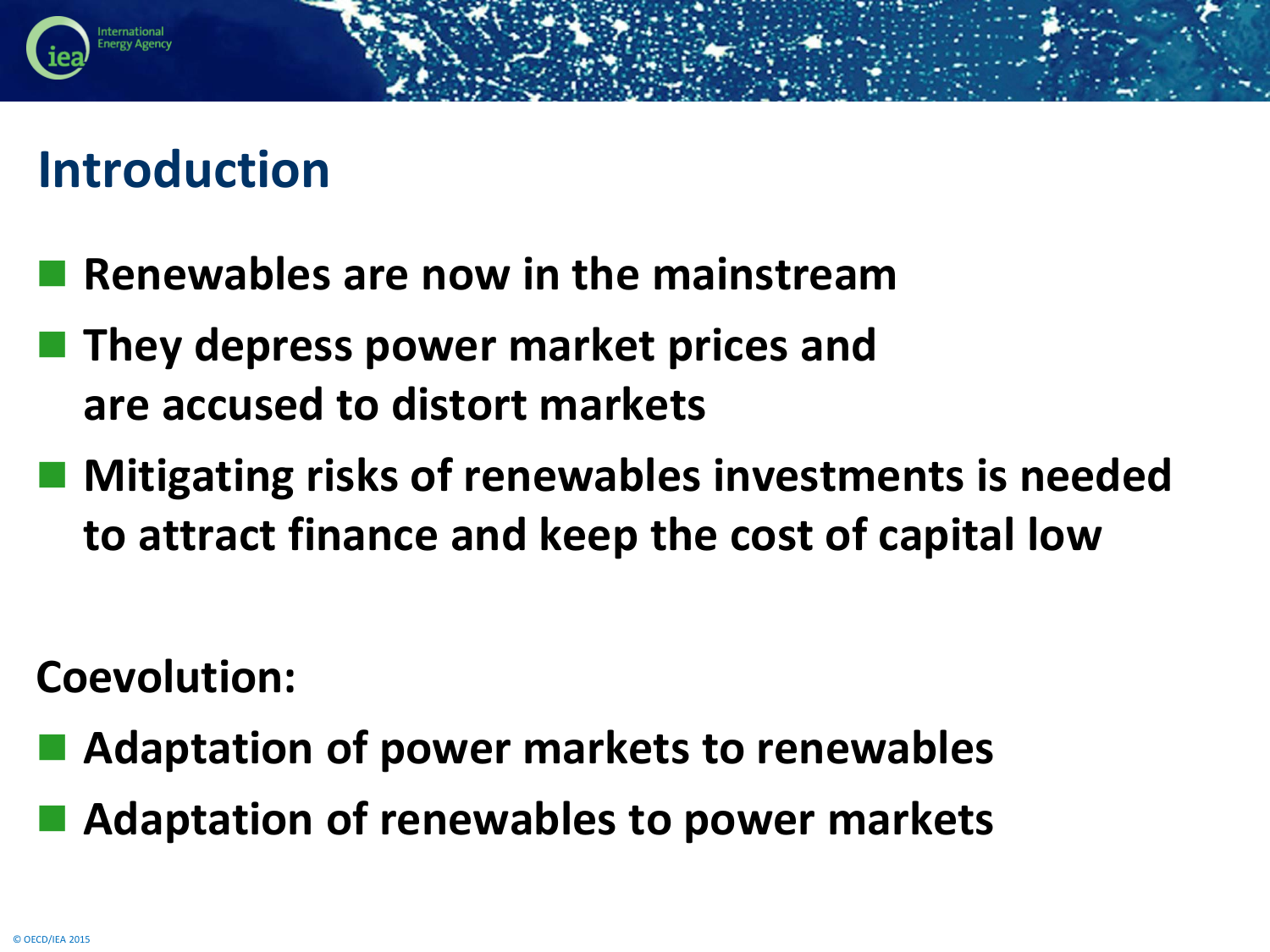

### **Centralised and distributed future: it is not either/or\***

- **Erosion of utility's revenues**
- **Consumers want to enjoy the same level of reliability**
	- **Very few consumers to go "off-grid"**



#### **Conventional generators and networks are critical for reliable power supply**

\* Mauricio Gutierrez, COO of NRG Energy, Quoted by EEnergy Informer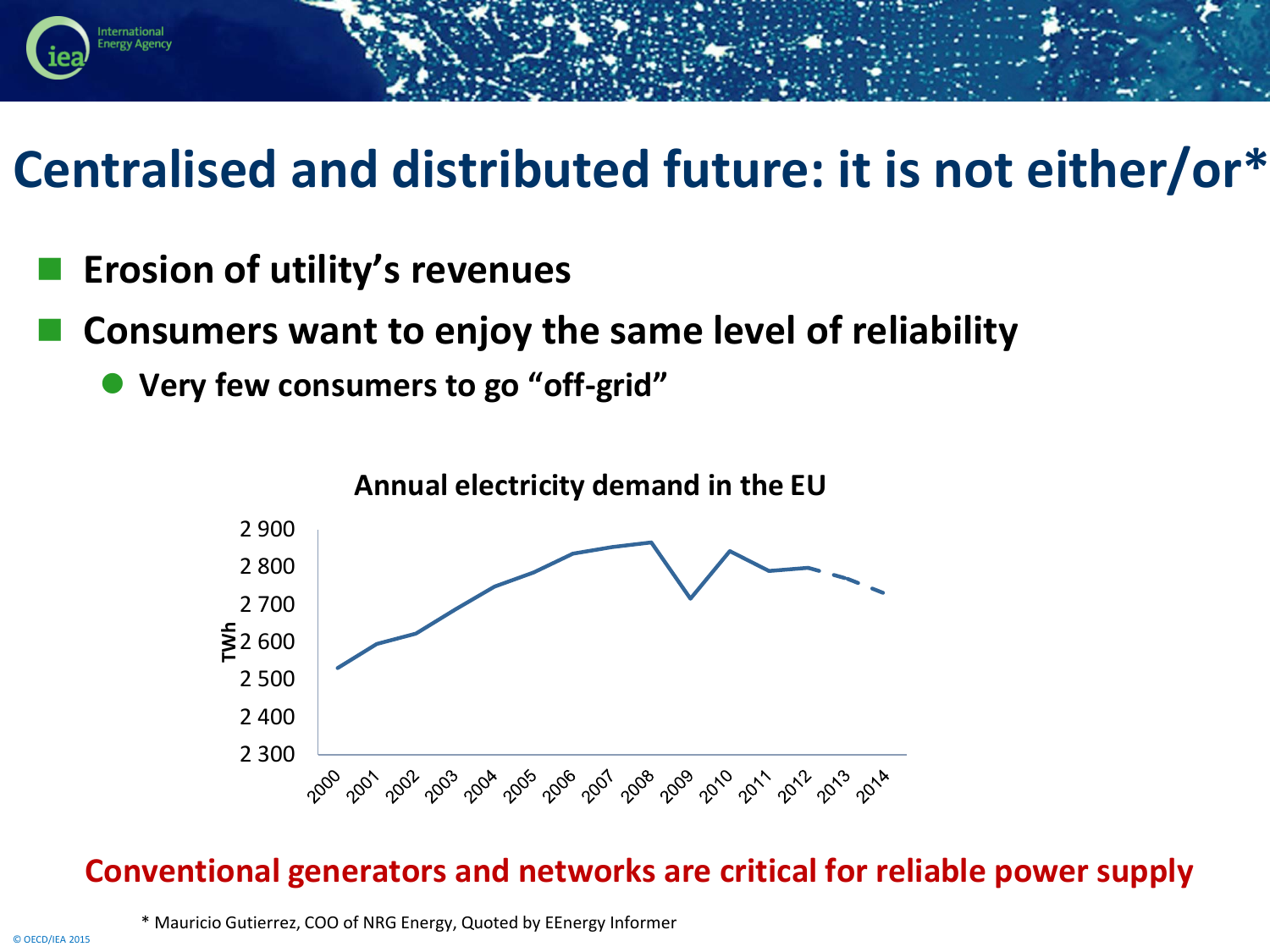## **Building upon 20 years of power market design**

#### **Achievements (to date)**

- **Market coupling (EU)**
- **Balancing markets (EU)**
- **Locational marginal pricing**
- **Large RTOs/ISOs (US)**
- **Shorter dispatch interval**

#### **Regional integration**

- **Balancing and intra day network codes (EU)**
- **Regional capacity markets (EU)**
- **Expansion of RTOs**

#### **Distributed resources**

- **NY: Reforming the Energy Vision: Distributed System Platform Provider**
- **CEER – DSO as neutral market facilitator**

**Market arrangements are being developed to efficiently integrate variable renewables and other resources on both the local and continental scale.**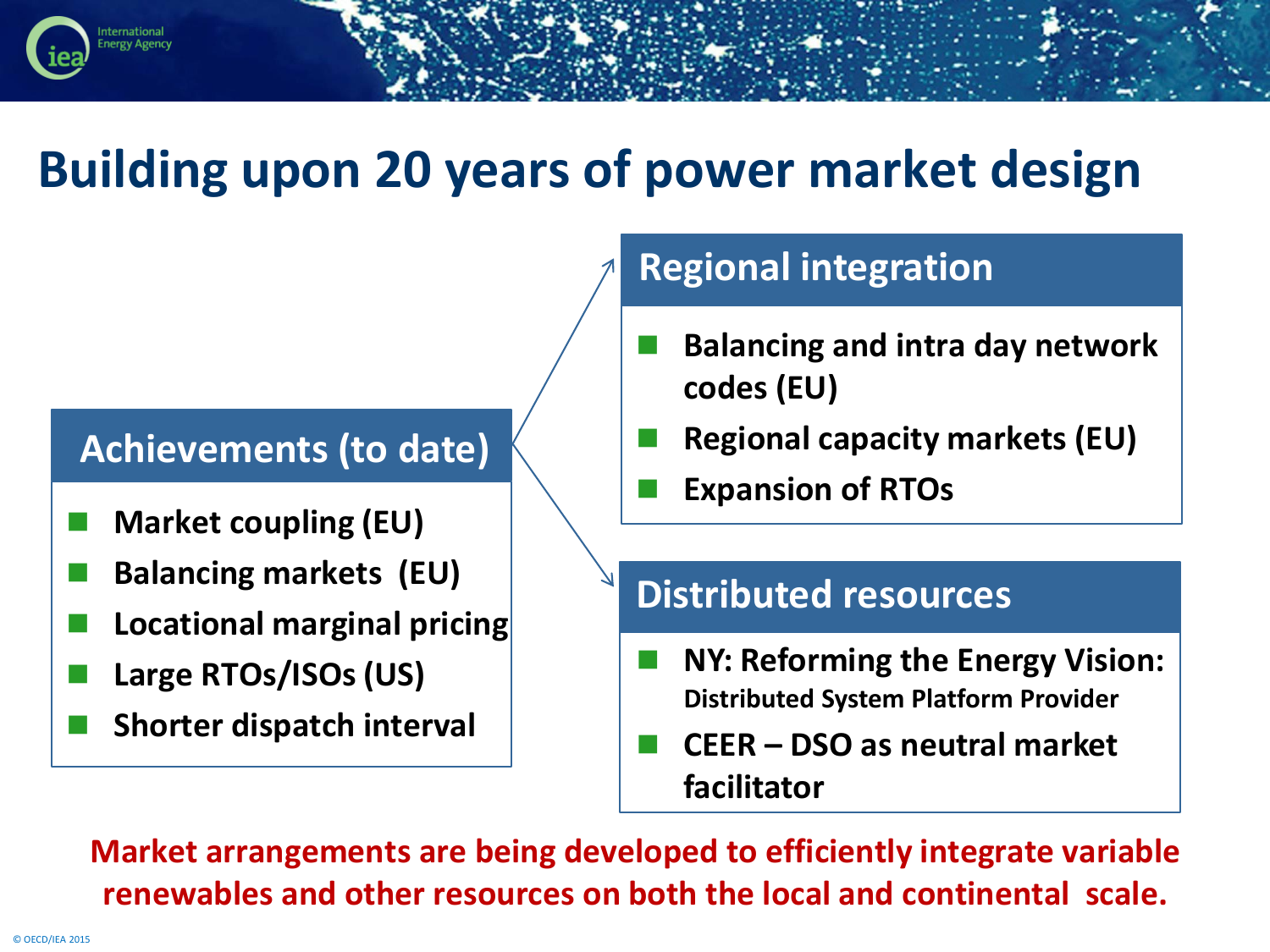### **Impact of policy interventions on power markets**

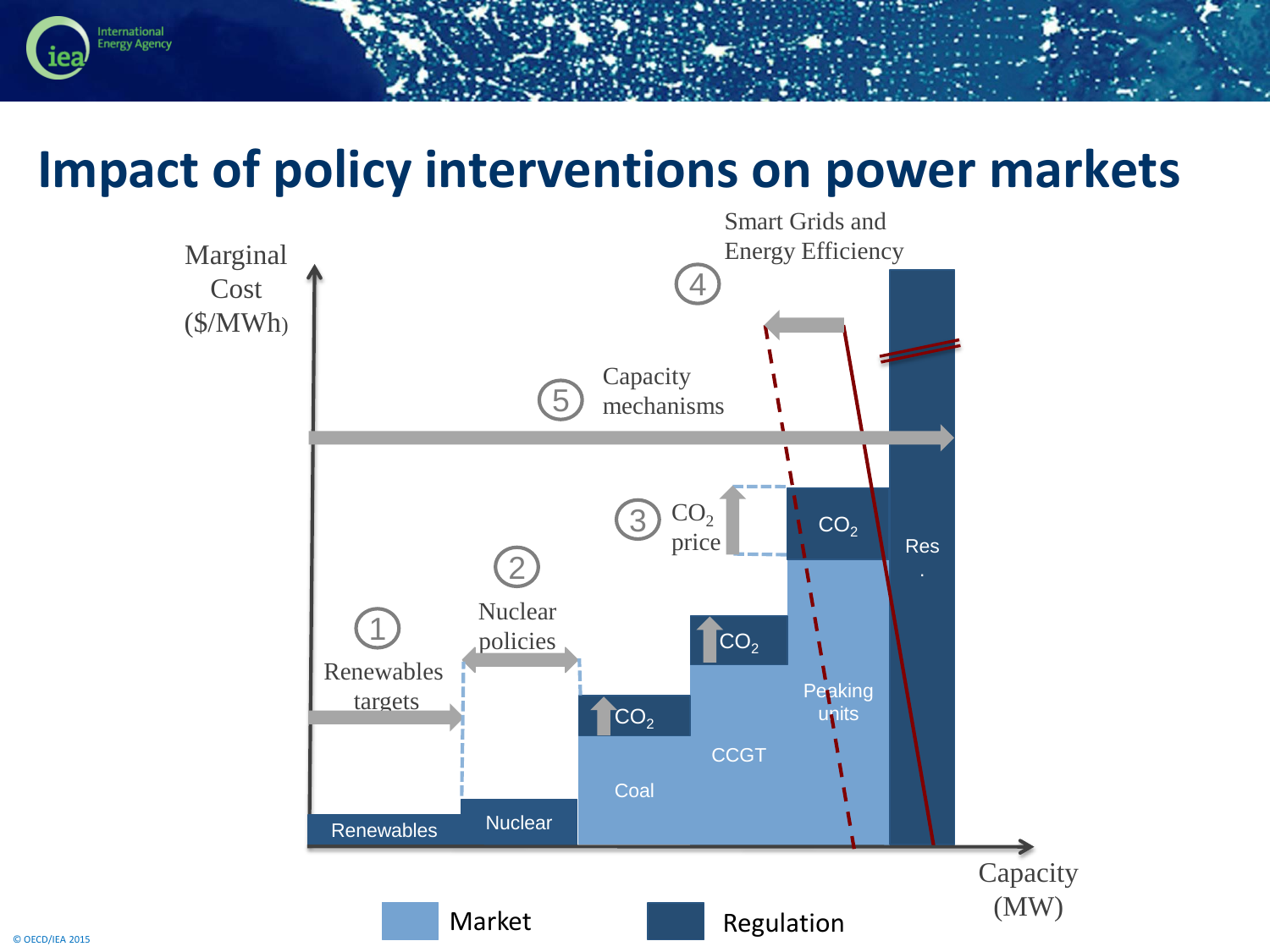# **Integration of VRE into electricity markets**



**Market design must be adapted to integrate**

**weather-dependent renewables efficiently while ensuring system security**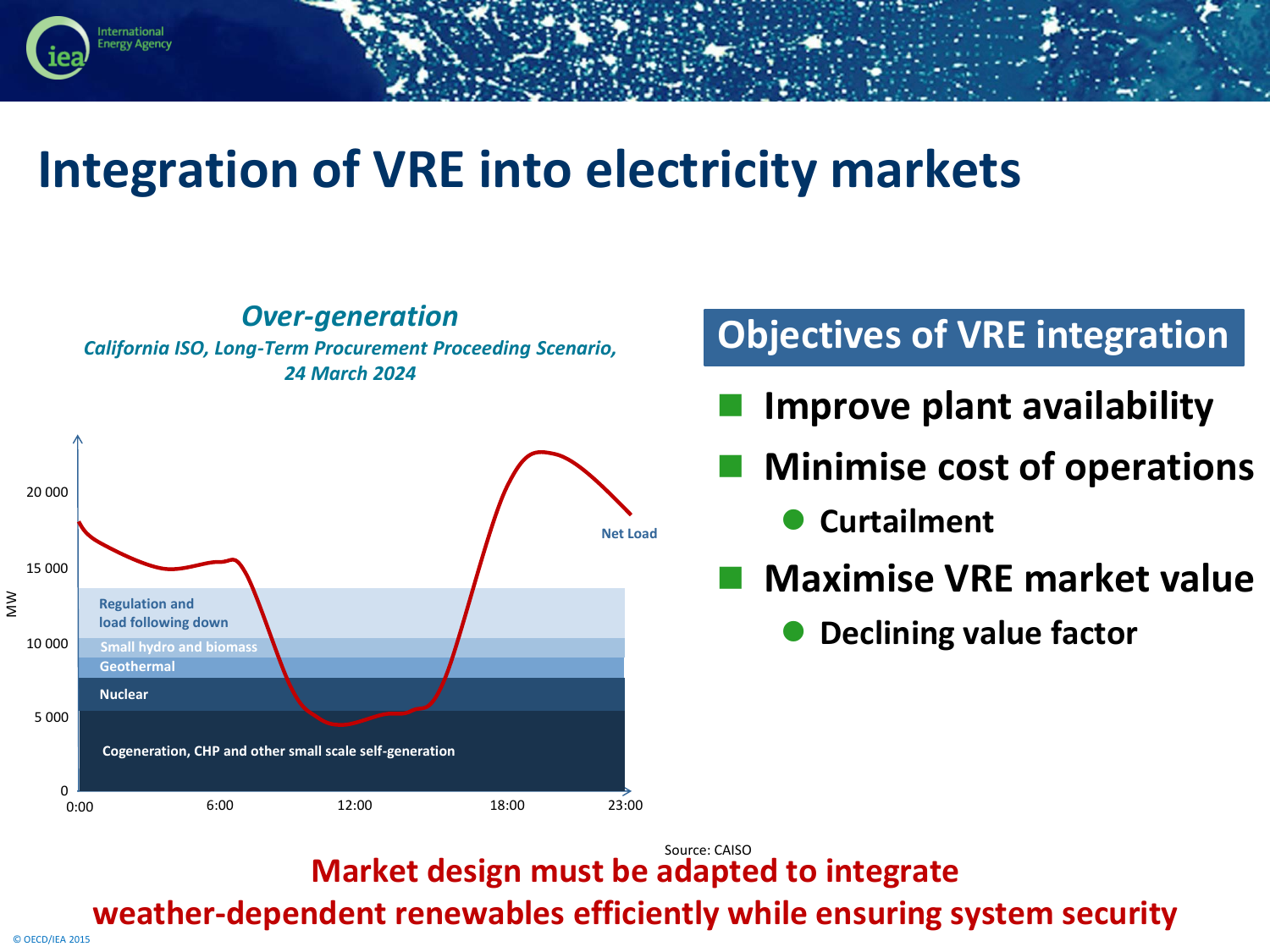#### **What is to be done?**

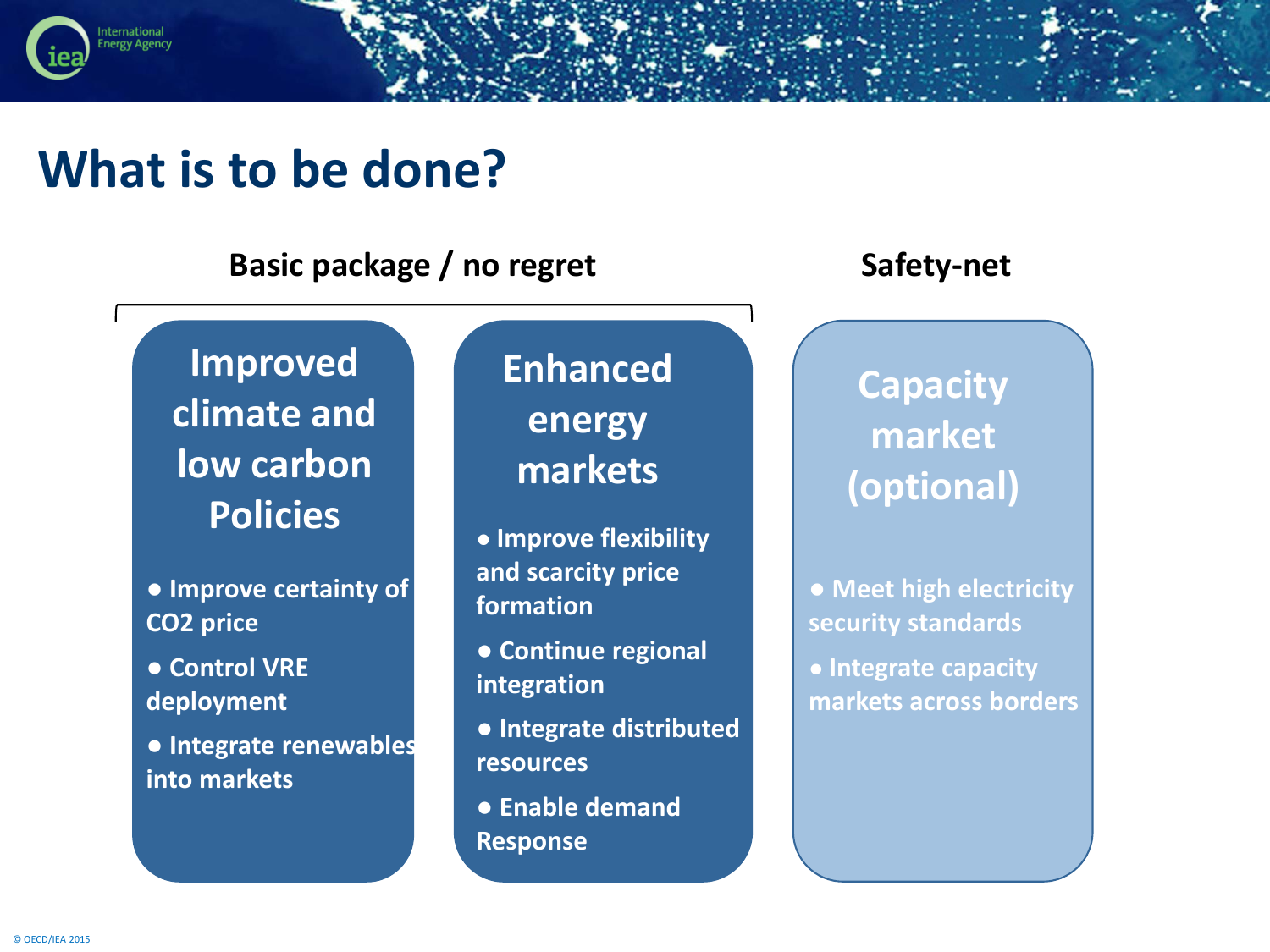### **Towards market-based renewables investments?**

#### +1 year +33% 20% 50 USD/MWh -10% 26% 120 USD/MWh -3 500 -3 000 -2 500 -2 000 -1 500 -1 000 - 500 0 500 1 000 Construction duration Construction cost Load factor Electricity price Onshore wind USD million

#### **WIND: sensitivity analysis of the NPV of capacity (illustrative)**

#### **The infrastructure financing puzzle:**

- **- financing capital-intensive investment**
- **- in a context of long-term price uncertainty (gas and CO2)**
- **- at a low cost of capital to keep the energy transition affordable**

nergy Agency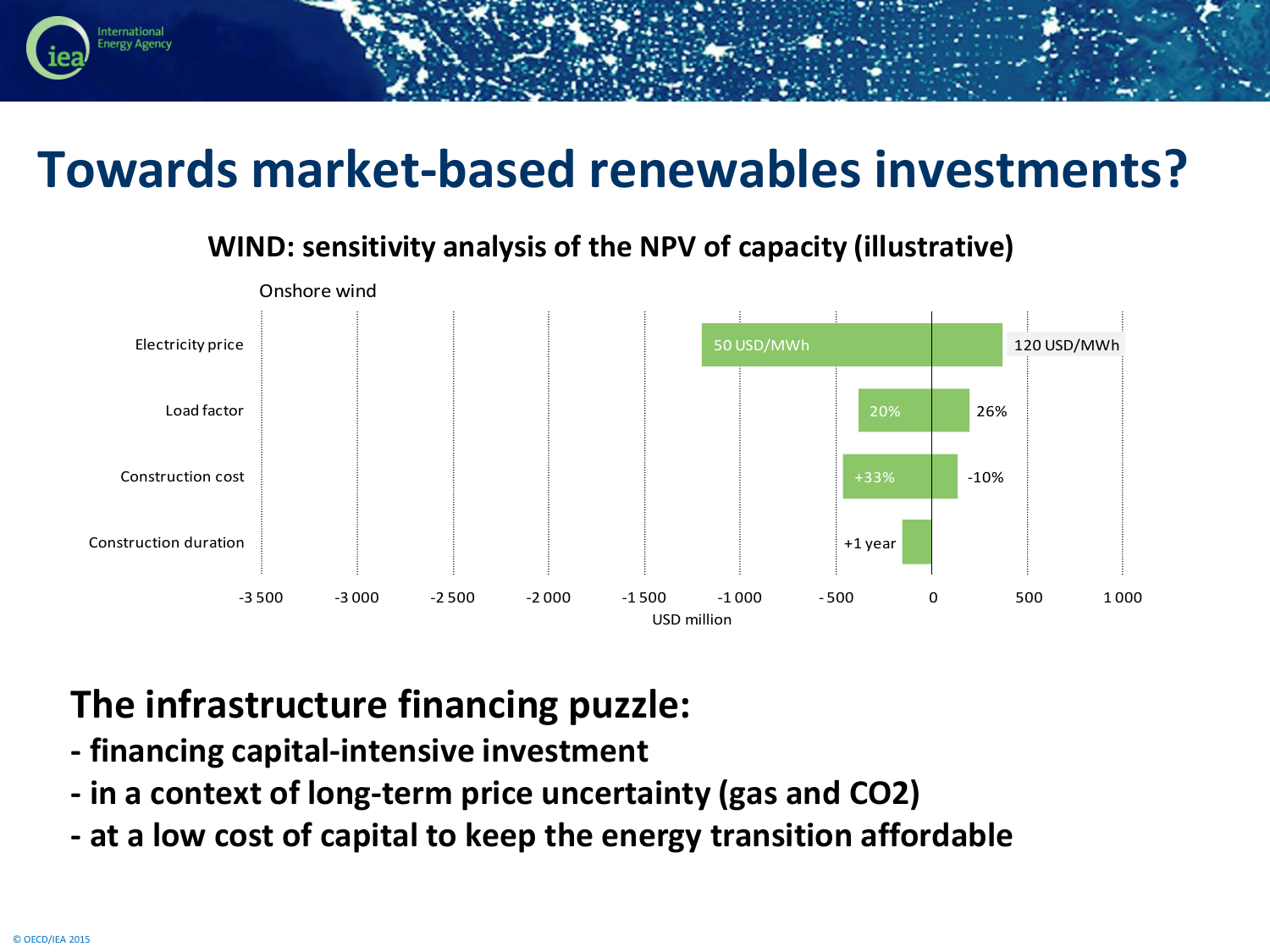# **3 pathways for attract investments during the energy transition**

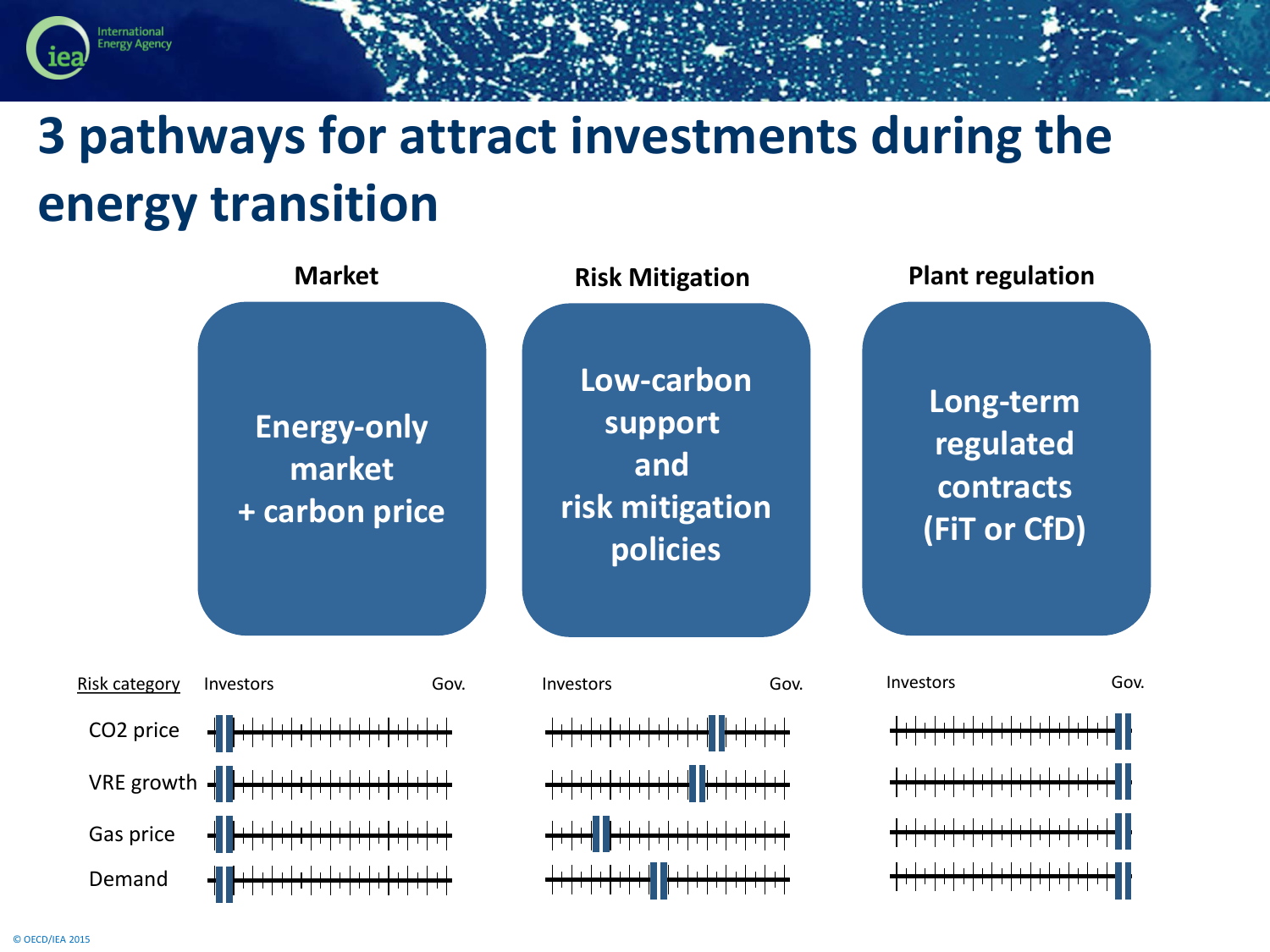# **Key points**

- Markets for electric energy remain critical to integrate **renewables efficiently at local and continental levels**
- **The resulting market signals are unlikely to trigger renewable investment at the scale needed**
- **Risk mitigation for investors does not require shifting all the risks away from investors onto governments**